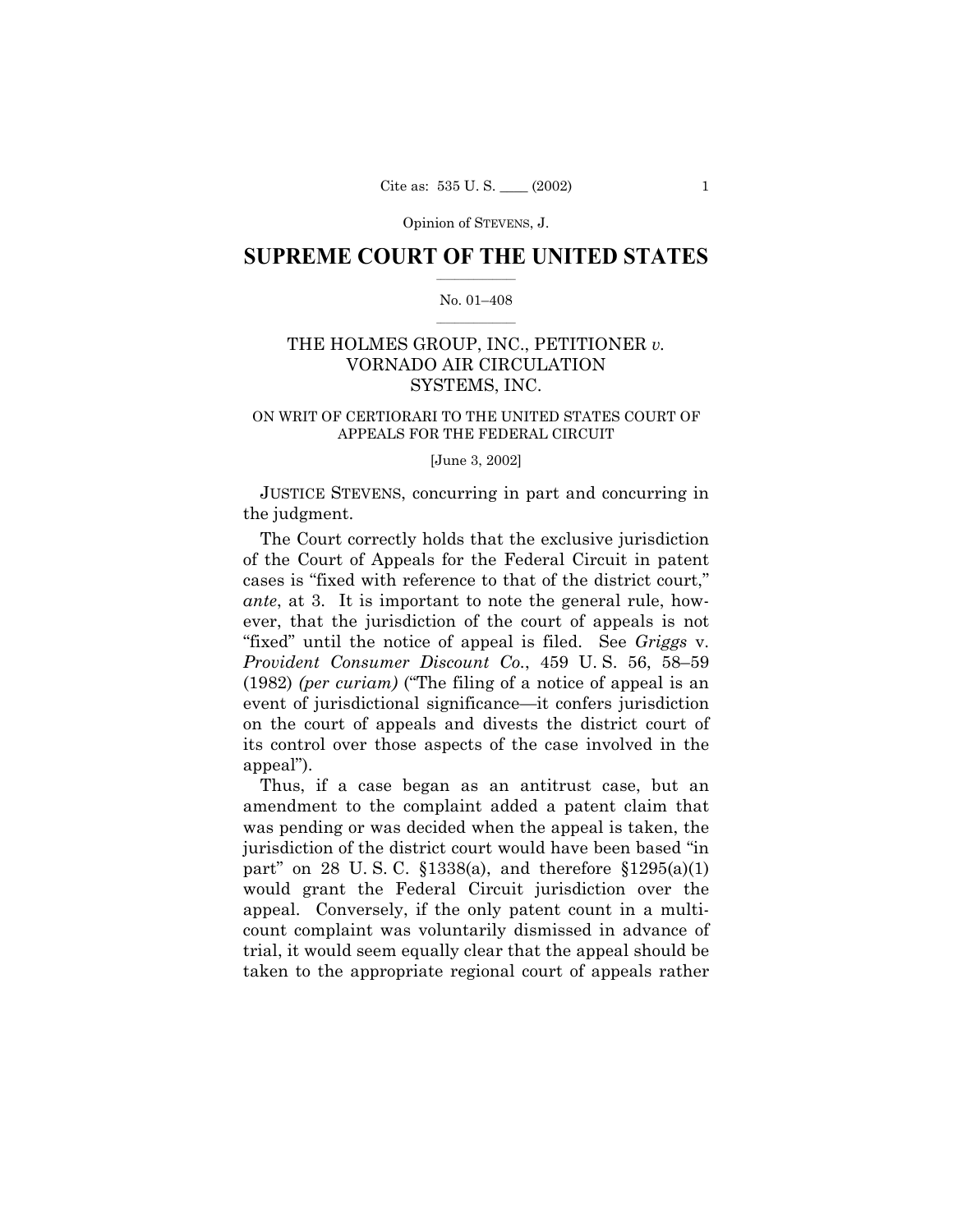# HOLMES GROUP, INC. v. VORNADO AIR CIRCULATION SYSTEMS, INC. Opinion of STEVENS, J.

than to the Federal Circuit. See Christianson v. Colt Industries Operating Corp., 486 U.S. 800, 823-824 (1988) (STEVENS, J., concurring). Any other approach "would enable an unscrupulous plaintiff to manipulate appellate court jurisdiction by the timing of the amendments to its complaint." Id., at 824. To the extent that the Court's opinion might be read as endorsing a contrary result by reason of its reliance on cases involving the removal jurisdiction of the district court, I do not agree with it.

I also do not agree with the Court's statement that an interpretation of the "in whole or in part" language of  $\S1295(a)(1)$  to encompass patent claims alleged in a compulsory counterclaim providing an independent basis for the district court's jurisdiction would be a "neologism" that would involve "an unprecedented feat of interpretive necromancy," ante, at 7. For there is well-reasoned precedent supporting precisely that conclusion. See Aerojet-General Corp. v. Machine Tool Works, Oerlikon-Buehrle Ltd., 895 F. 2d 736, 742–743 (CA Fed. 1990) (en banc) (opinion of Markey, C. J., for a unanimous court) (citing, e.g., Rengo Co. v. Molins Machine Co., 657 F. 2d 535, 539 (CA3 1981); Dale Electronics, Inc. v. R. C. L. Electronics, *Inc.*, 488 F. 2d 382, 390 (CA1 1973); *Pioche Mines Consol.*, Inc. v. Fidelity-Philadelphia Trust Co., 206 F. 2d 336, 336– 337 (CA9 1953); Lion Mfg. Corp. v. Chicago Flexible Shaft Co., 106 F. 2d 930, 933 (CA7 1939)).<sup>1</sup> I am nevertheless

 $\sqrt{2}$ 

<sup>&</sup>lt;sup>1</sup>The Court dismisses the cases cited in  $Aerojet$ , a unanimous opinion for an en banc Federal Circuit, as having "no bearing" on this case because they do not parse the term "arising under" or interpret 28 U. S. C.  $$1295(a)(1)$ . Ante, at 7, n. 4. But surely it is not a "quibbl[e]" to acknowledge them as supporting the Aerojet court's conclusion that the jurisdiction of the district court can be based on a patent counterclaim, thereby satisfying the "in whole or in part" requirement of  $$1295(a)(1)$ .

In any event, the assertion that only the power of black magic could give "arising under" a different meaning with respect to appellate jurisdiction is belied by case law involving the Temporary Emergency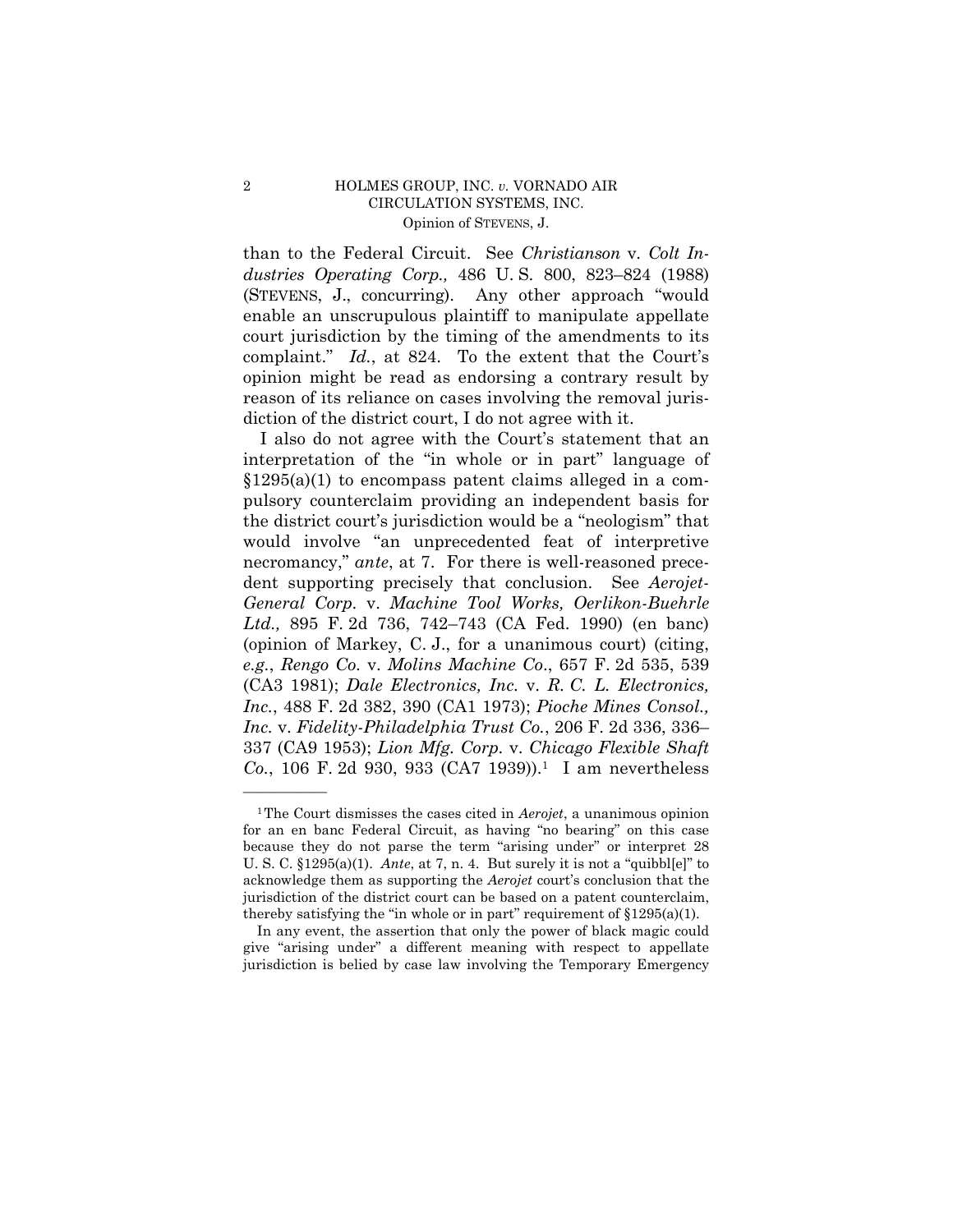### Opinion of STEVENS, J.

persuaded that a correct interpretation of  $\{1295(a)(1)$ limits the Federal Circuit's exclusive jurisdiction to those cases in which the patent claim is alleged in either the original complaint or an amended pleading filed by the plaintiff. In my judgment, each of the three policies that the Court has identified as supporting the "well-pleadedcomplaintî rule governing district court jurisdiction, *ante*, at  $5-6$ , points in the same direction with respect to appellate jurisdiction.

First, the interest in preserving the plaintiff's choice of forum includes not only the court that will conduct the trial but the appellate court as well. A plaintiff who has a legitimate interest in litigating in a circuit whose precedents support its theory of the case might omit a patent claim in order to avoid review in the Federal Circuit. In some cases that interest would be defeated by a rule that allowed a patent counterclaim to determine the appellate forum.

Second, although I doubt that a rule that enabled the

Court of Appeals (TECA), which had exclusive jurisdiction over appeals in cases "arising under" the Economic Stabilization Act of 1970 (ESA),  $§211(b)(2)$ , 85 Stat. 749. Most courts departed from the traditional understanding of "arising under" and interpreted the statute to grant TECA appellate jurisdiction over ESA issues, including those raised as a defense. Courts nevertheless interpreted the statute's identical language respecting the district courts to grant traditional "arising" underî jurisdiction. See *Coastal States Marketing, Inc.* v. *New England Petroleum Corp.*, 604 F. 2d 179, 185-186 (CA2 1979) ("It must be candidly recognized that according TECA some form of 'issue' jurisdiction places on the phrase, 'cases and controversies arising under' . . . a construction that differs from the meaning associated with these words in other jurisdictional statutes, and differs even from the grant of jurisdiction to the district courts in [the ESA]"). Thus, although I am in agreement with the Court's ultimate decision not to determine appellate jurisdiction by reference to the defendant's patent counterclaim, I find it unnecessary and inappropriate to slight the contrary reasoning of the Court of Appeals.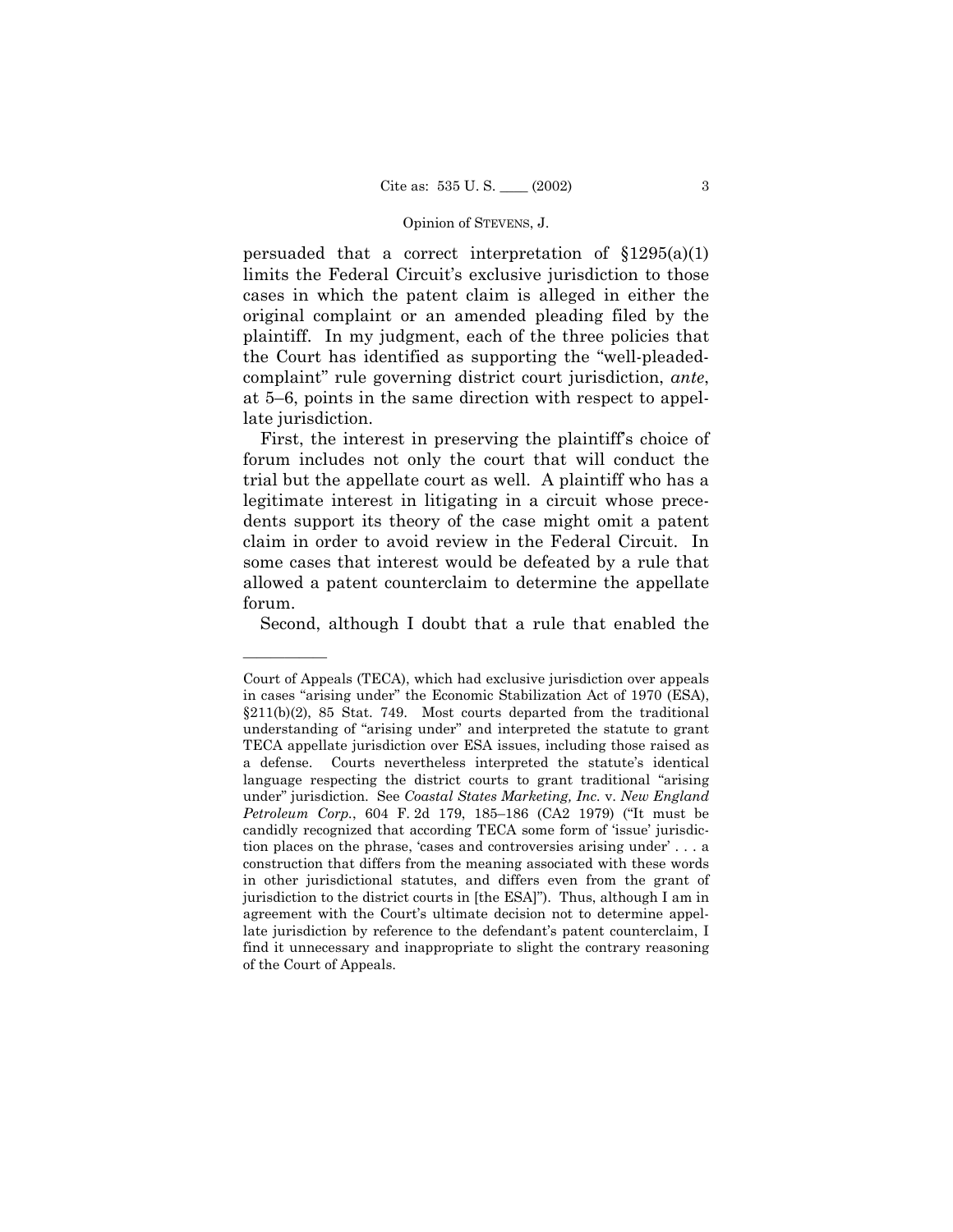## 4 HOLMES GROUP, INC. *v.* VORNADO AIR CIRCULATION SYSTEMS, INC. Opinion of STEVENS, J.

counterclaimant to be the occasional master of the appellate forum "would radically expand" the number of cases heard by the Federal Circuit, *ante*, at 5, we must recognize that the exclusive jurisdiction of the Federal Circuit defined in  $$1295(a)(1)$  does not comprise claims arising under the trademark and copyright laws, which are included in the district court's grant of jurisdiction under  $§1338(a).<sup>2</sup>$  As the instant litigation demonstrates, claims sounding in these other areas of intellectual property law are not infrequently bound up with patent counterclaims. The potential number of cases in which a counterclaim might direct to the Federal Circuit appeals that Congress specifically chose not to place within its exclusive jurisdiction is therefore significant.

Third, the interest in maintaining clarity and simplicity in rules governing appellate jurisdiction will be served by limiting the number of pleadings that will mandate review in the Federal Circuit. In his opinion in *Aerojet*, Chief Judge Markey merely held that a counterclaim for patent infringement that was "compulsory" and not "frivolous" or "insubstantial" sufficed to establish jurisdiction; he made a point of noting that there was no assertion in the case that the patent counterclaim at issue had been filed "to" manipulate the jurisdiction of [the Federal Circuit]." 895 F. 2d, at 738. The text of the statute, however, would not seem to distinguish between that counterclaim and those that are permissive, insubstantial, or manipulative, and there is very good reason not to make the choice of appel-

<sup>&</sup>lt;sup>2</sup>The statute grants the Federal Circuit "exclusive jurisdiction  $\dots$  if the jurisdiction of [the district] court was based, in whole or in part, on [28 U. S. C.] section 1338 . . . , except that a case involving a claim arising under any Act of Congress relating to copyrights, exclusive rights in mask works, or trademarks and no other claims under section  $1338(a)$  shall be governed" by provisions relating to appeals to the regional courts of appeals. 28 U. S. C. ß1295(a)(1).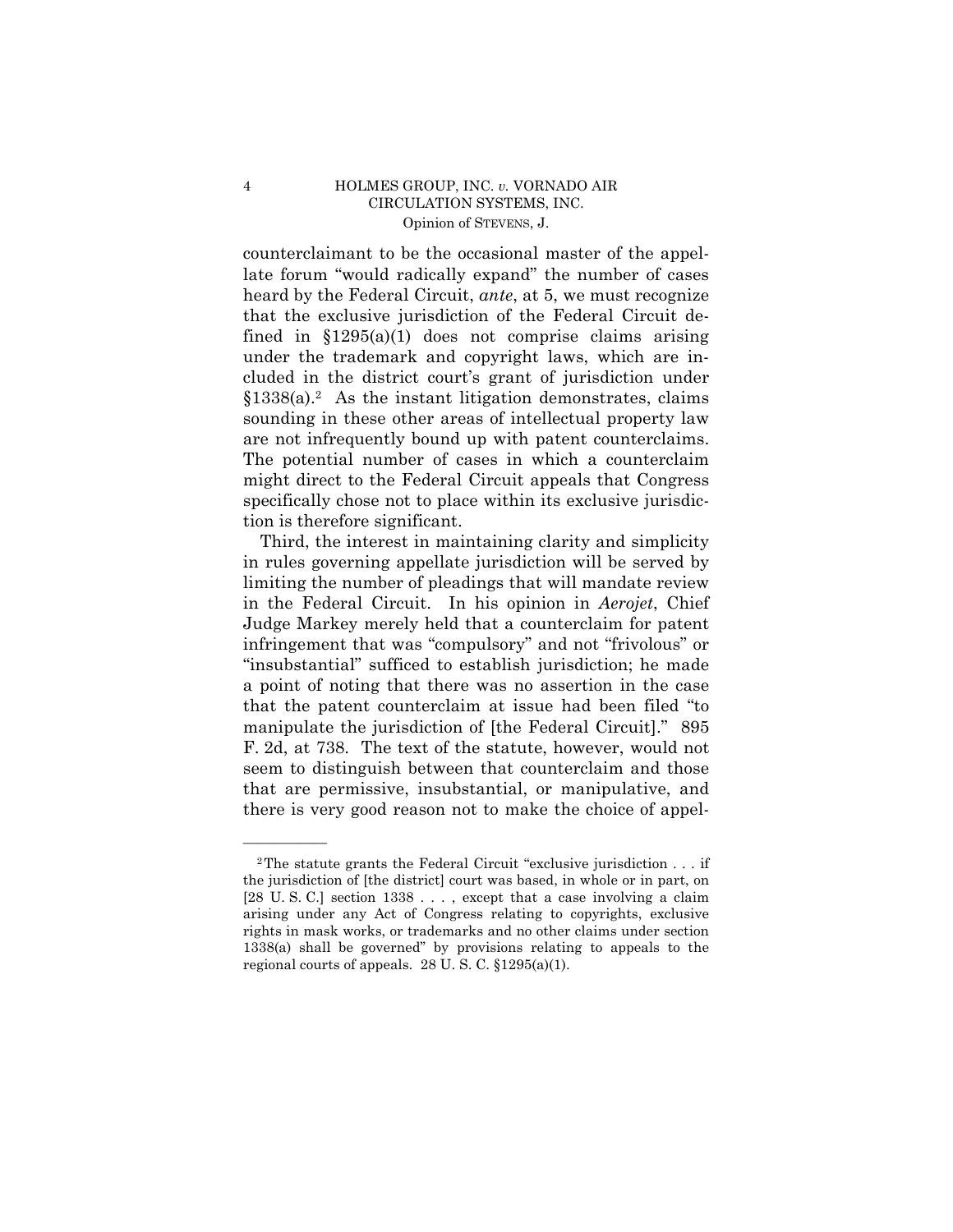### Opinion of STEVENS, J.

late forum turn on such distinctions. Requiring assessment of a defendant's motive in raising a patent counterclaim or the counterclaimís relative strength wastes judicial resources by inviting "unhappy interactions between jurisdiction and the merits.î *Kennedy* v. *Wright*, 851 F. 2d 963, 968 (CA7 1988).

There is, of course, a countervailing interest in directing appeals in patent cases to the specialized court that was created, in part, to promote uniformity in the development of this area of the law. But we have already decided that the Federal Circuit does not have exclusive jurisdiction over all cases raising patent issues.3 *Christianson*, 486 U. S., at 811–812. Necessarily, therefore, other circuits will

<sup>3</sup> In explicit contrast with the TECA, see n. 1, *supra*, the Federal Circuit was granted appellate jurisdiction over cases involving patent law claims, not issues. See *Christianson* v. *Colt Industries Operating Corp.*, 486 U.S. 800, 820–821, n. 1 (1988) (STEVENS, J., concurring) (quoting H. R. Rep. No.  $97-312$ , p. 41 (1981)) ("Cases will be within the jurisdiction of the Court of Appeals for the Federal Circuit in the same sense that cases are said to 'arise under' federal law for purposes of federal question jurisdiction. *Contrast*, *Coastal States Marketing, Inc.* v. *New England Petroleum Corp.*, 604 F. 2d 179 (2d Cir., 1979) [Temporary Emergency Court of Appeals properly has jurisdiction over *issues*, not *claims*, arising under the Economic Stabilization Act]" (internal quotation marks omitted)).

Considerations of convenience to the parties and the courts support Congress' decision to determine the Federal Circuit's appellate jurisdiction based on the claims alleged in the well-pleaded complaint rather than the issues resolved by the district court's judgment. If, for example, the district court's judgment rests on multiple grounds, directing the appeal is a relatively straightforward matter by reference to the complaint. As Judge Easterbrook explains in *Kenned*y v. *Wright*, 851 F. 2d 963 (CA7 1988), fixing appellate jurisdiction with respect to the complaint also ensures that a case that has been appealed and remanded will return to the same appellate court if there is a subsequent appeal. *Id.*, at 968 (describing the risk of "a game of jurisdictional pingpongî if subsequent appeals are directed based on the grounds for decision rather than the pleadings).